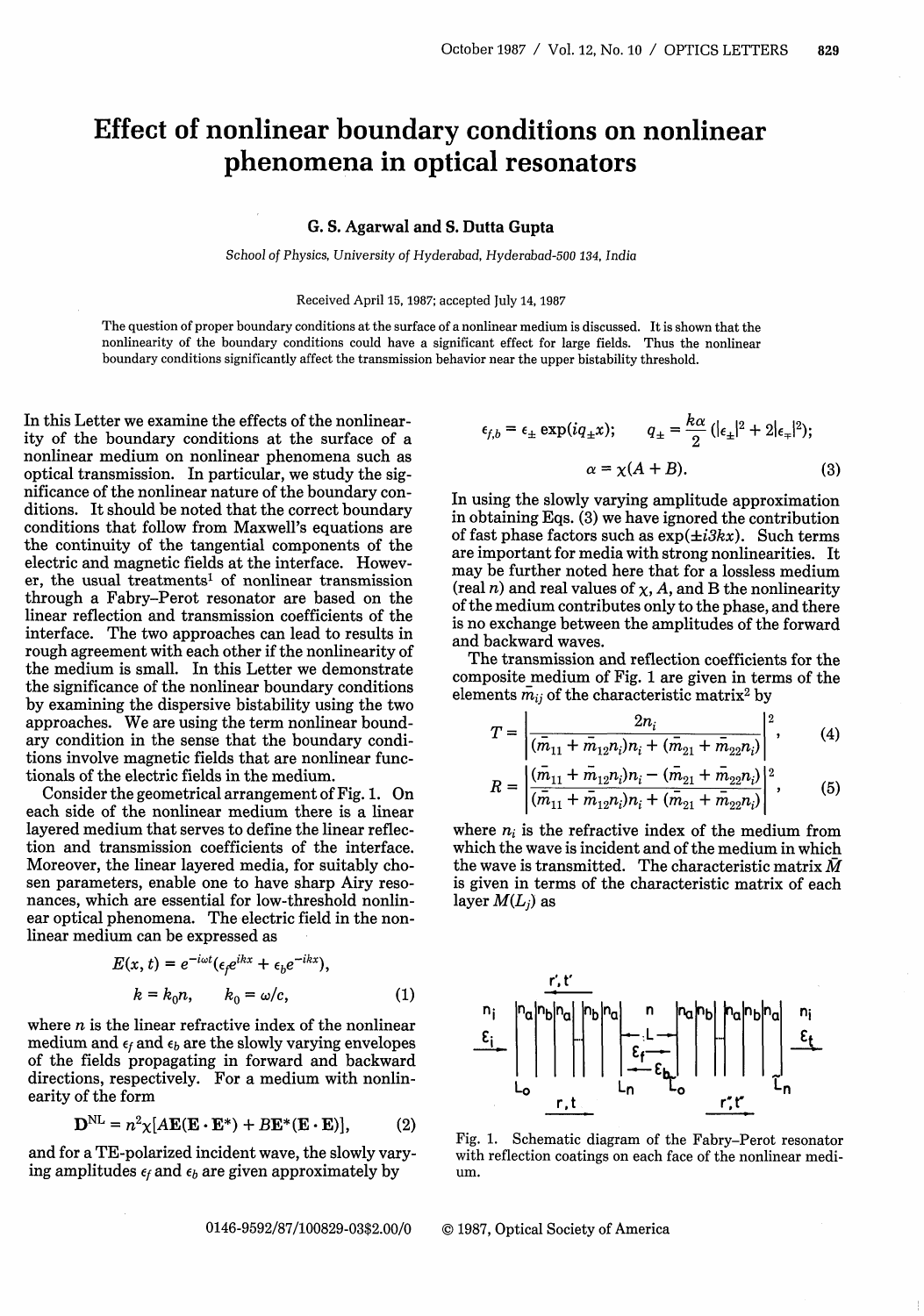$$
\overline{M} = M(L_1 - L_0)M(L_2 - L_1) \dots M(\tilde{L}_0 - L_n) \dots M(\tilde{L}_n - \tilde{L}_{n-1}),
$$
\n
$$
M(L) = \frac{k_0}{k_+ + k_-} \left[ \frac{k_-}{k_0} \exp(-ik_+L) + \frac{k_+}{k_0} \exp(ik_-L) \exp(-ik_+L) - \exp(ik_-L) \right]
$$
\n
$$
k_{\pm} = k + q_{\pm}.
$$
\n(6)

If one of the layers is linear, then the corresponding characteristic matrix is well known<sup>3</sup> and can be obtained by setting  $q_{\pm} = 0$ . It should be borne in mind that the characteristic matrix for each nonlinear medium depends on the intensities of the waves in that medium. In our earlier work<sup>2</sup> we used a fixed-point iteration method to calculate T.

Next, we consider the usual approach to the problem of optical transmission through a nonlinear Fabry-Perot resonator. Let r, r', r'' and t, t', t'' be the linear reflection and transmission coefficients, respectively, of the structures loaded on each side of the nonlinear medium. The usual boundary conditions at the two faces of the nonlinear medium are

$$
\epsilon_t = t'' \exp[i k_0 (n\bar{L}_0 - n_i L_n)] \epsilon_f(L_0),
$$
  
\n
$$
\epsilon_b(\bar{L}_0) = r'' \exp(2ik\bar{L}_0) \epsilon_f(\bar{L}_0),
$$
  
\n
$$
\epsilon_f(L_n) = t \exp[i k_0 (n_0 L_0 - n L_n)] \epsilon_i
$$
  
\n
$$
+ r' \exp(-2ikL_n) \epsilon_b(L_n).
$$
 (7)

$$
k_0 \exp\left(-\frac{ln(1)}{ln(1)}\right)
$$
\n
$$
\left(\frac{6}{2}\right)
$$
\n
$$
\left(\frac{6}{2}\right)
$$
\n
$$
\left(\frac{6}{2}\right)
$$
\n
$$
\left(\frac{6}{2}\right)
$$
\n
$$
\left(\frac{6}{2}\right)
$$
\n
$$
\left(\frac{6}{2}\right)
$$
\n
$$
\left(\frac{6}{2}\right)
$$

where  $m_{ii}$  are the elements of the characteristic matrix *M,* defined as follows:

$$
\tilde{M} = M(L_1 - L_0) \dots M(L_n - L_{n-1})
$$
  
=  $M(\tilde{L}_1 - \tilde{L}_0) \dots M(\tilde{L}_n - \tilde{L}_{n-1}).$  (10)

Here we have assumed that the nonlinear medium is loaded on both sides by the same structures.

In what follows we discuss the differences in the optical transmission that are due to the use of the approximate Eq. (8). Before we present our numerical results we would like to point out an important property, viz., Eq. (8) is obtained from our result [Eq. (4), which has been derived by using the nonlinearity of the boundary conditions] if we replace the characteristic matrix  $M$  [Eq. (6)] for the nonlinear medium by

$$
M = \frac{1}{2} \begin{bmatrix} [\exp(-ik_{+}L) + \exp(ik_{-}L)] & \frac{1}{n} [\exp(-ik_{+}L) - \exp(ik_{-}L)] \\ n[\exp(-ik_{+}L) - \exp(ik_{-}L)] & [\exp(-ik_{+}L) + \exp(ik_{-}L)] \end{bmatrix}.
$$
 (11)

On using Eqs. (3) and (7) we find the transmitted field in terms of the incident field as

$$
\epsilon_t = tt'' \exp[i k_0 n_i (\tilde{L}_n - L_0)] [\exp(-ik_+ L)
$$

$$
-r'r'' \exp(ik_+ L)]^{-1} \epsilon_i.
$$
 (8)

Here L is the length of the nonlinear medium. The linear reflection and transmission coefficients can be expressed in terms of the elements of the characteristic matrix of each layered structure:

$$
r = \frac{1}{D_1} [m_{11} + m_{12}n)n_i - (m_{21} + m_{22}n)],
$$
\n
$$
t = 2n_i/D_1,
$$
\n
$$
r' = \frac{1}{D_1} [(m_{22} + m_{12}n_i)n - (m_{21} + m_{11}n_i)],
$$
\n
$$
t' = 2n/D_1,
$$
\nFig. 10.10  
\n
$$
r'' = \frac{1}{D_2} [(m_{11} + m_{12}n_i)n - (m_{21} + m_{22}n_i)],
$$
\n
$$
t'' = 2n/D_2,
$$
\n2.3, 2.3

$$
r'' = \frac{1}{D_2} [(m_{11} + m_{12}n_i)n - (m_{21} + m_{22}n_i)],
$$
  
\n
$$
t'' = 2n/D_2,
$$
  
\n
$$
D_1 = (m_{11} + m_{12}n)n_i + (m_{21} + m_{22}n),
$$
  
\n
$$
D_2 = (m_{11} + m_{12}n_i)n + (m_{21} + m_{22}n_i),
$$
  
\n(9)

The use of Eq. (11) is equivalent to using the following approximate expression for the magnetic field in



Fig. 2. The transmission coefficient  $T$  as a function of the incident intensity  $U_i$ . The solid curves are the exact results, whereas the dotted curves are obtained by ignoring the nonlinearity of the boundary conditions. Different curves are labeled by the values of  $N$  that in turn refer to the number of coatings. The other parameters have been chosen as  $n_a$  =  $2.3, n_b = 1.3077, n_i = 1, n = 1.7149$ , and  $k_0 n = (2 - 2\Delta)\pi$ .  $\Delta = 0.113$  for  $N = 1$ ,  $\Delta = 0.04$  for  $N = 2$ , and  $\Delta = 0.018$  for  $N =$ 3. Here  $\Delta$  essentially gives the half-width of the linear transmission resonances, i.e., the width of the resonance obtained by ignoring the nonlinearity of the medium.